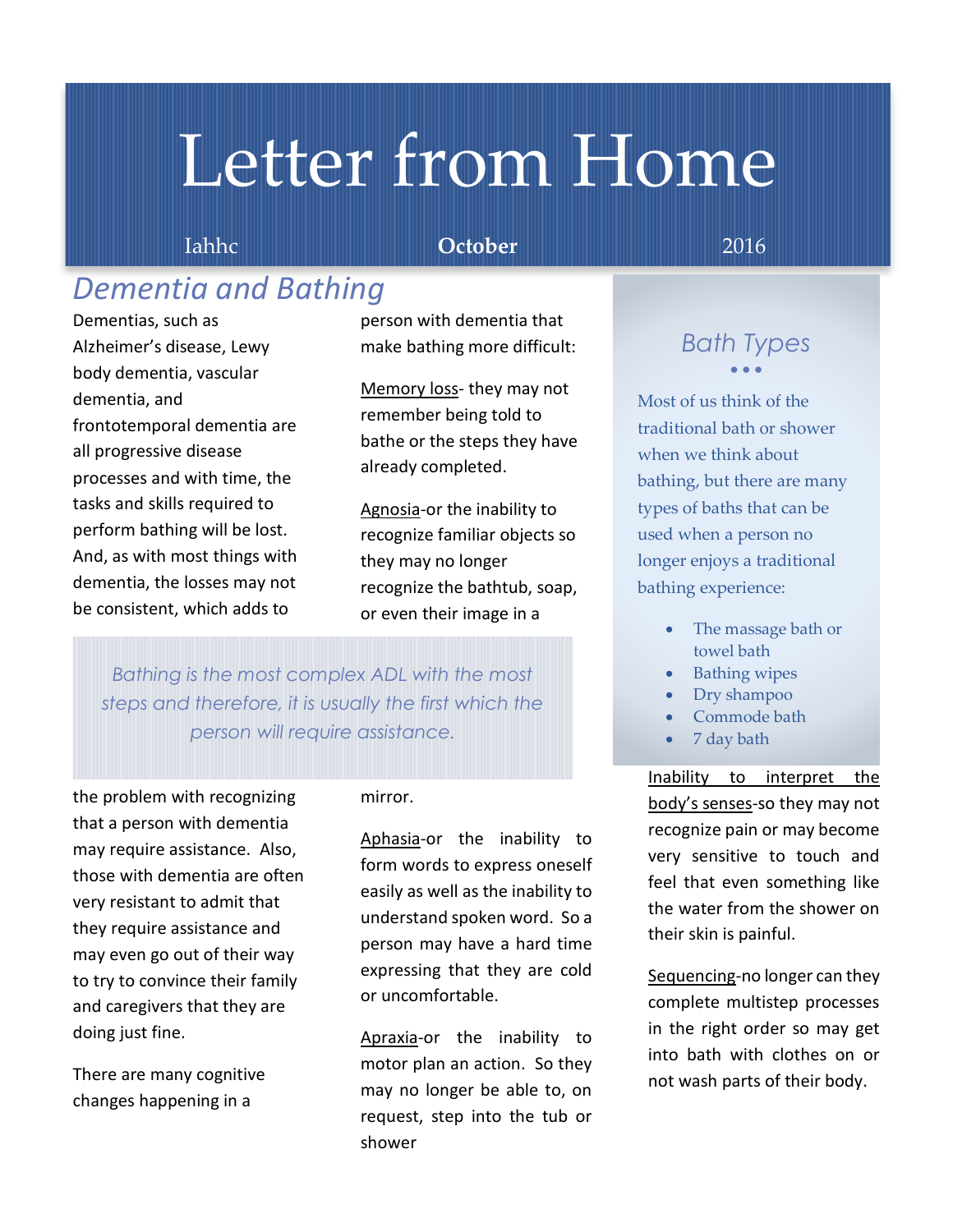Visuospatial issues- many with dementia experience issues causing problems with them seeing items lacking contrast, so a white tub against a white floor will be hard to see or they can't interpret the depth of the water in the tub.

Initiation-is lost, so they cannot "willfully" perform action, so many sit in a chair all day even though they recognize they need to bathe.

Insight-is recognizing one's abilities and this is a major issue in dementia. Many no longer recognize that they can no longer be safe or independent with bathing and therefore will resist your efforts to help them.

Bathing is the most complex ADL with the most steps and therefore, it is usually the first which the person will require assistance. Bathing can be a frightening experience for a person with dementia who may not understand why others think they need a bath or that others think they can't bathe independently when they think they can. It can be a frightening experience for someone who no longer understands what is happening or who may be uncomfortable or unfamiliar with the environment. They

may no longer be able to communicate their desire or wishes, which makes the issue worse. So first and foremost, you will want to help the person feel in control by involving them with each step of the bathing at the appropriate level.

It is important to know the level of care or support that a person requires prior to helping with bathing, as you want them to do as much as possible for themselves. They may also require less assistance at certain times of the day when they are at their most alert.

Degrees of Assistance:

Independent: means they can be relied upon to carry out the tasks independently. The problem is, unless a caregiver really observes every step of the process, it is difficult to recognize when a person moves from independent to needing just a bit of help.

Requires set up/organization, but can complete with minimal assistance: Next they will need help setting up or organizing all that is necessary for bathing. That includes assembling all the towels, clean clothes, soaps, and running the water.

Can participate with simple verbal commands or assistance with initiating tasks and modeling: This includes providing verbal cues and talking them through each step of the process using short words or phrases. As dementia progresses, a person can participate with assistance, but may need help initiating the task or getting it started. Modeling the action you want them to perform can be helpful. A person may be able to imitate your actions because it takes the thinking out of the motor planning.

Can participate with hand over hand guidance: By placing your hand over their hand to begin the motion of bathing or shampooing hair, a person will often be able to continue the process once you help them get started.

Bridging: those who are unable to perform any part of the task can focus on the tactile senses and perhaps bridge the memory into action. While bathing, if you let them hold onto a washcloth or hold the shampoo, it may help them be more aware of what you are doing and can help decrease their anxiety.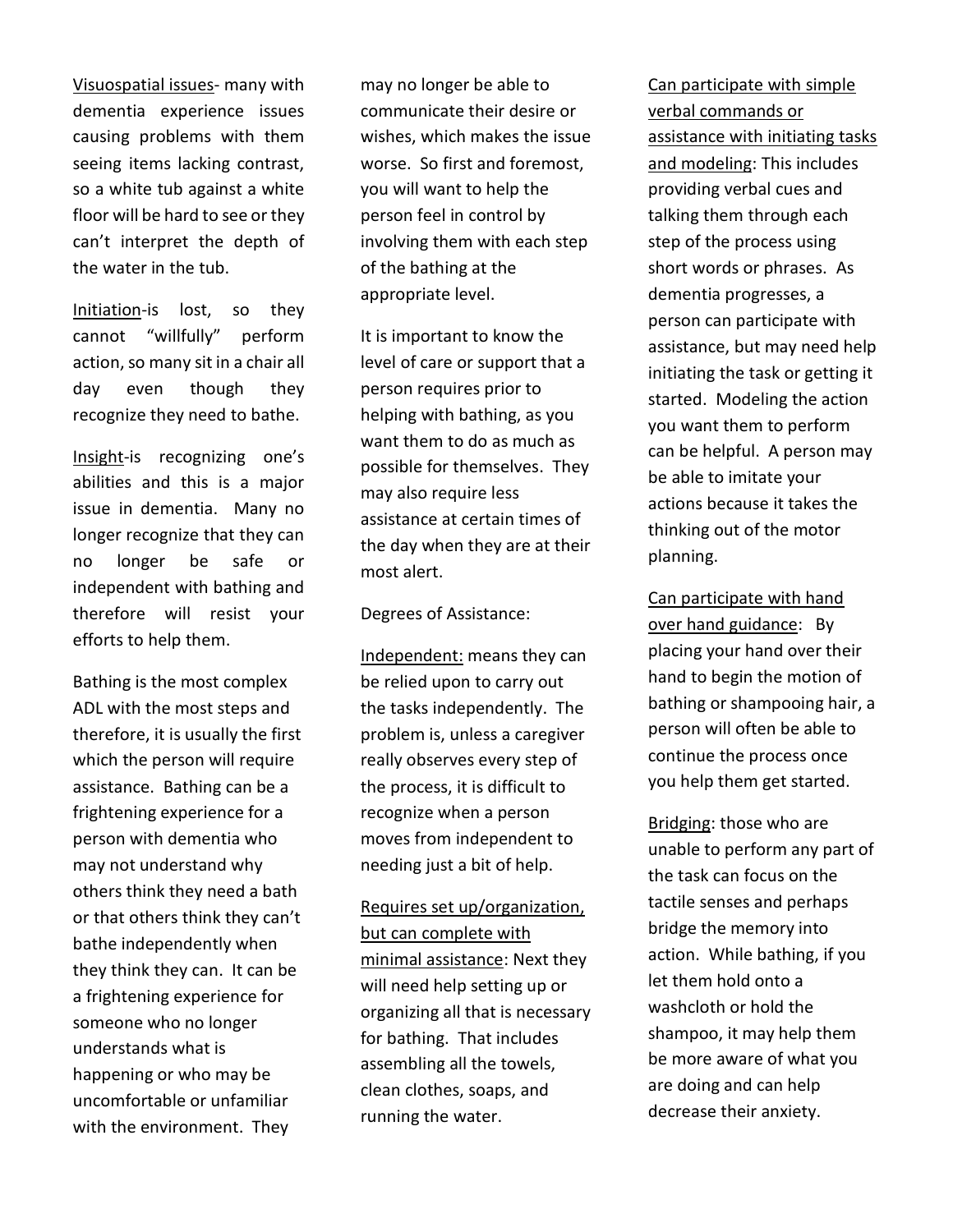Consider also, the ultimate goal for bathing. First and foremost, it should be with the intent of preventing skin breakdown, infection or possibly odor. But the reality is, older person's most likely do not need to bathe daily, so if this is an upsetting task, determine if it is possible to just bathe 1-2 times a week and supplement with washing the perineal area during toileting.

Also, it is important to be flexible. It's okay to let your client go into a bath or shower with all their clothes on at first, if that is what makes them most comfortable. If they say they already took a bath, tell them, "oh no…that's too bad, I did not realize that. I was trying to do you a favor and I have your bath all ready for you and I even pre-warmed your towels. I hate to let it go to waste."

Some client's will do well with a physician's order for a bath a certain number of days. Others have good luck with writing the agreed upon baths on the calendar and having the client cross out the bath after they have completed it. With repetition, this can become a procedural memory and they will be able to go to

the calendar to see if they have crossed off the item yet.

Assemble everything ahead of time and remove any unnecessary items that could add to their confusion. Make sure the room is warm and the water is the correct temperature. Go slow, giving the person enough time to process your questions and requests. If they have apraxia, they may have a hard time upon being asked to get their body to do what you are wanting them to do. It may be better to ask them instead to step on the purple bathmat or the blue mat in the shower.

If you suspect pain may be contributing to their upset, consider having the family provide a pain reliever about an hour prior to the bathing process. And finally, try to perform the part of the bath that is most anxiety-producing for the person last. For some, that may be their face, hair or the genital area.

And, although most of us think of the traditional bath or shower when we think about bathing, there are many types of baths that can be used when a person no longer enjoys a traditional bath or shower. The massage bed bath or towel bath is a

popular and effective means to provide a great bathing experience for someone who is frightened or resistant to traditional bathing approaches. In the book, *Bathing without a Battle*, this bathing technique is outlined and has been extensively researched in all care settings. Basically, what this bath entails is it uses two large towels or bath blankets, two or more washcloths, and two regular towels or a couple of smaller towels. These are placed in a plastic bag like a heavy duty trash bag. You will want to add ½ ounce of norinse soap and enough warm water to soak the towels and washcloths. You will want them to be wet but not dripping wet. So similar to a wrung out washcloth you would use to wash your face. Close the bag and it is a mobile bath solution you can take anywhere the client would like to "clean up".

#### The procedure:

- Use the 2 larger towels for the front and back of the trunk and arms. Gently place the towels over the body and massage gently. There is no need to rinse.
- The smaller towels can be used to massage